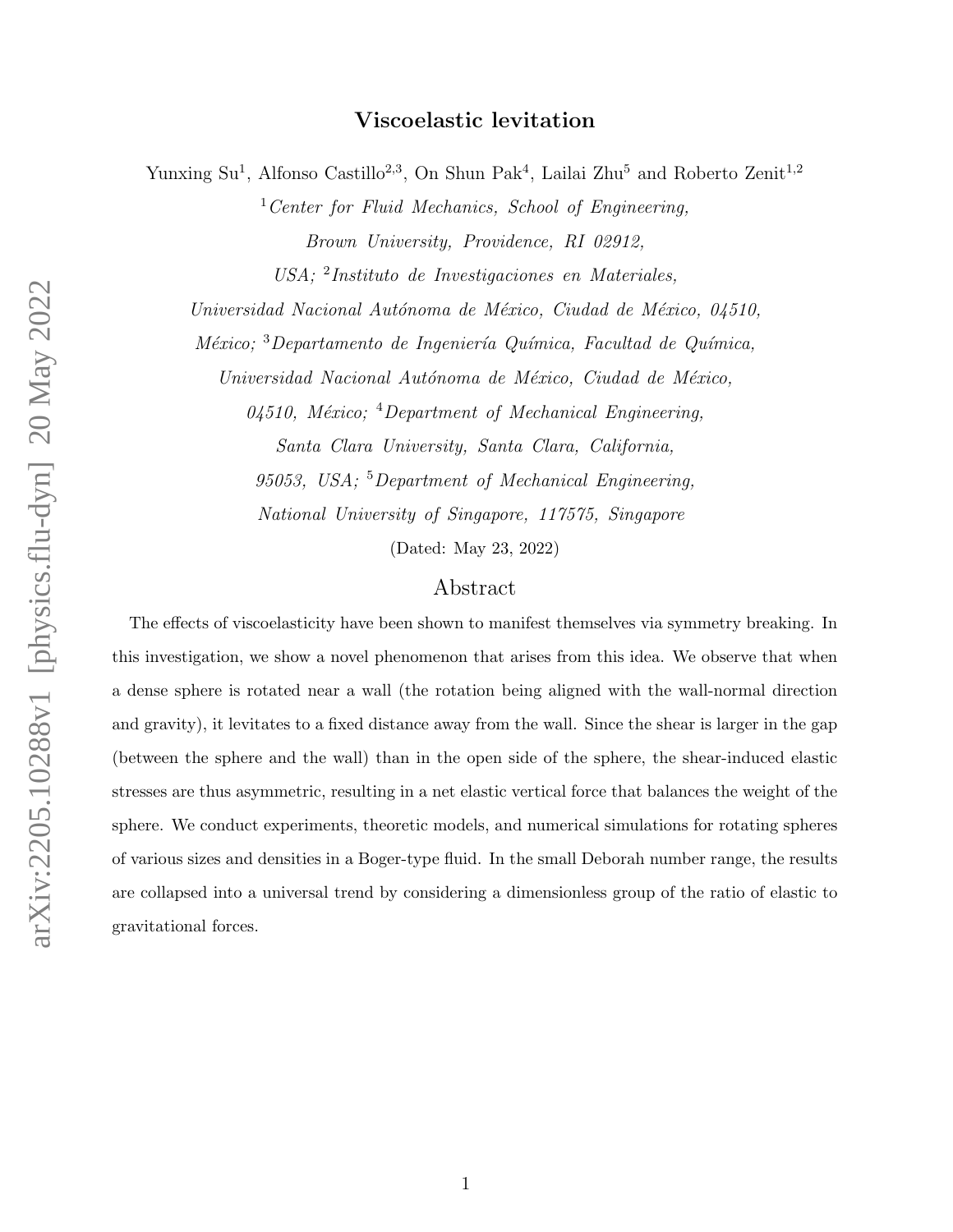## INTRODUCTION

The study of classical Newtonian fluid flows constitutes the foundation of fluid mechanics. Through experiments, theory and numerical solutions, we have gained a vast insight of the nature of flow for a wide range of conditions, from laminar to turbulent. The situation is very different for complex fluids [\[1\]](#page-15-0). In many such cases, the presence of memory and stress anisotropy substantially change the nature of the flow, leading to dramatic differences. For instance, a two-dimensional shear flow gives rise to non-zero normal stresses in a viscoelastic fluid, unlike in a Newtonian fluid. Many of the surprising phenomena seen in the flow of complex fluids, and in viscoelastic fluids in particular, can be understood by an examination of these normal stresses and the normal stress differences [\[2\]](#page-15-1).

The general mechanism for the appearance of normal stress can be explained by the following arguments. Polymers are stretched and rotated under the action of the local shear and tend on average to align with the streamlines, while the entropic forces acting to return the molecule to its undisturbed conformation lead to an extra tension in the direction of the flow. Some well-known examples are the Weissenberg effect and die swell in fluid extrusion. In addition to large-scale collective effects, the presence of normal stress differences in flow can be important on smaller scales as well: cells and other soft biological matter may experience extra polymeric stresses that lead to deformation or possibly rupture [\[2\]](#page-15-1). Similar to cell migrations in blood vessels, researchers [\[3–](#page-15-2)[5\]](#page-15-3) show that, due to the imbalanced normal stresses, in a simple shear flow particles close to the center plane of the setup tend to move toward the nearest wall. Many microorganisms swim through fluids that display non-Newtonian characteristics. For example, as spermatozoa make their journey through the female reproductive tract they encounter several complex fluids including glycoproteinbased cervical mucus in the cervix [\[6\]](#page-15-4), mucosal epithelium inside the fallopian tubes, and an actin-based viscoelastic gel outside the ovum [\[7,](#page-15-5) [8\]](#page-16-0). These complex fluids often have dramatic effects on the locomotion of microorganisms. The presence of time-dependent stresses, normal stress differences, and shear-dependent material functions in complex fluids are able to fundamentally alter the physics of locomotion [\[9,](#page-16-1) [10\]](#page-16-2).

Propulsive forces can also result from the secondary flows induced by non-Newtonian normal stress differences; a theoretical investigation that further exemplifies these complexities is that by Normand and Lauga [\[11\]](#page-16-3). They considered a biologically inspired geometric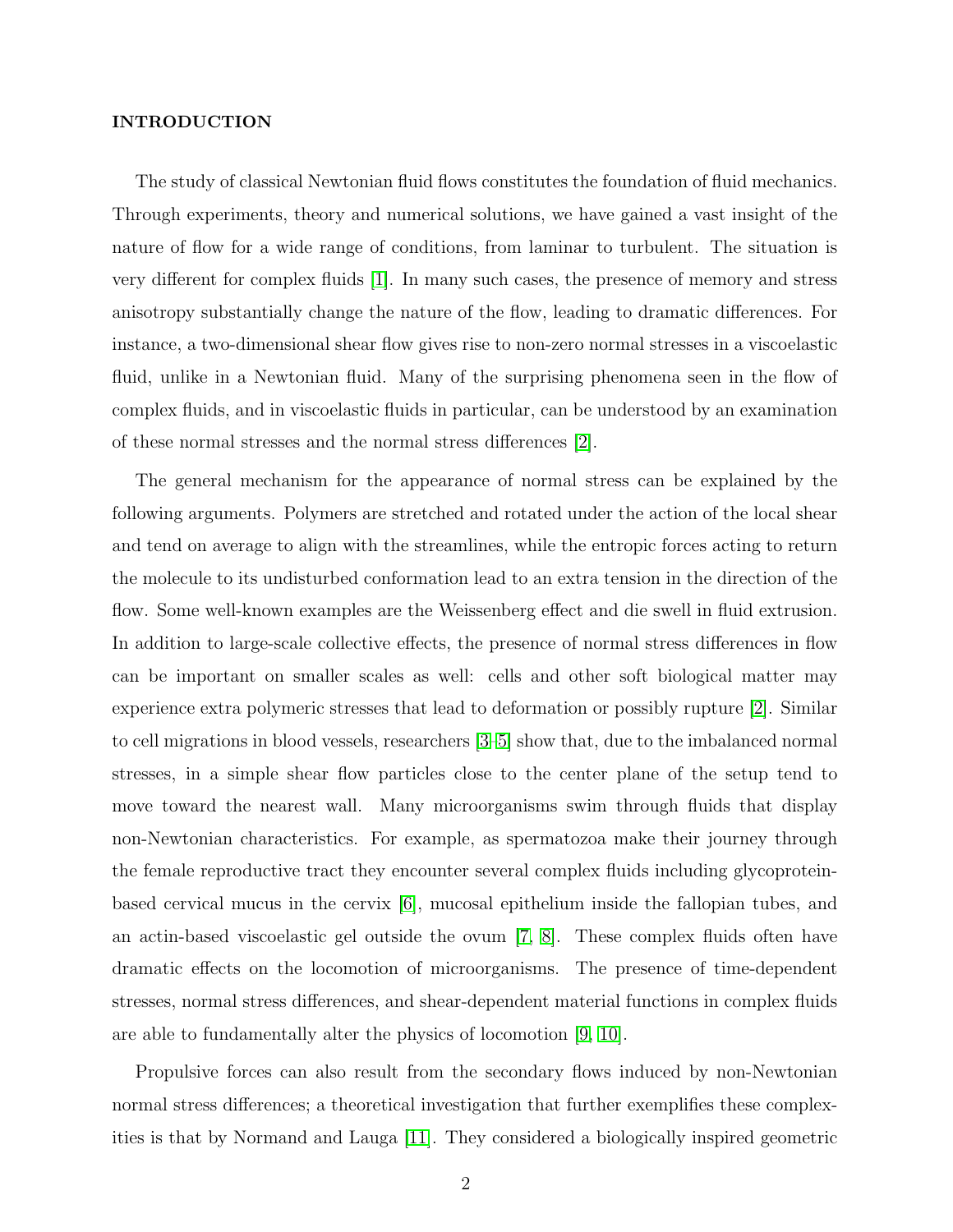example of a semi-infinite flapper performing reciprocal sinusoidal motion in a viscoelastic Oldroyd-B fluid in the absence of inertia. They showed explicitly that the reciprocal motion generates a net force on the flapper occurring at second order in the flapping amplitude, and disappearing in the Newtonian limit as dictated by the scallop theorem, but there was no time-average flow accompanying the net force generation. Also, Pak et al. [\[12\]](#page-16-4) reported on the discovery of a net fluid flow produced by the reciprocal flapping motion in an Oldroyd-B fluid. The net flow transport was seen to occur at fourth order in the flapping amplitude, and was due to normal-stress differences. The dependence of the pumping performance on the actuation and material parameters was characterized analytically, and the optimal pumping rate was determined numerically. Through this example, they therefore demonstrated explicitly the breakdown of the scallop theorem in complex fluids in the context of fluid pumping, and suggested the possibility of exploiting intrinsic viscoelastic properties of the medium for fluid transport on small scales.

The investigation by Pak et al. [\[13\]](#page-16-5) is very relevant for the present paper. They reported that a two-sphere rotating dimer (snowman geometry) was capable of self-propelling in a complex fluid if the two spheres were of different sizes. The motion results from the asymmetry and the presence of normal stress differences under rotational actuation. Physically, the direction in which such an object moves can be understood by means of the hoop stresses generated along curved streamlines. A secondary, purely elastic flow is created by each rotating sphere, contracting in along the equator of each sphere and flowing out of the poles. Because the spheres are unequal in size, hydrodynamic interactions due to this secondary flow are unbalanced leading to propulsion in the direction of the smallest sphere. Puente-Velázquez et al. [\[14\]](#page-16-6) verified these findings experimentally using a magnetic snowman immersed in a Boger-type fluid. Recently Binagia and Shaqfeh [\[15\]](#page-16-7) studied a mathematical model of two linked spheres rotating in opposite directions, which is a force and torque free swimmer. For this configuration the swimming direction was found to be toward the larger sphere instead of the smaller one, which is opposite to what was previously found [\[13,](#page-16-5) [14\]](#page-16-6). In addition, the asymmetry between the head and tail of a helical swimmer was reported to be responsible for the swimming speed enhancement of helical swimmers in viscoelastic fluids  $[16]$ .

Other studies have also shown that a wall can break the symmetry of flow leading to the propulsion of a dimer with equal spheres [\[17\]](#page-16-9) and a three-sphere microswimmer [\[18\]](#page-16-10).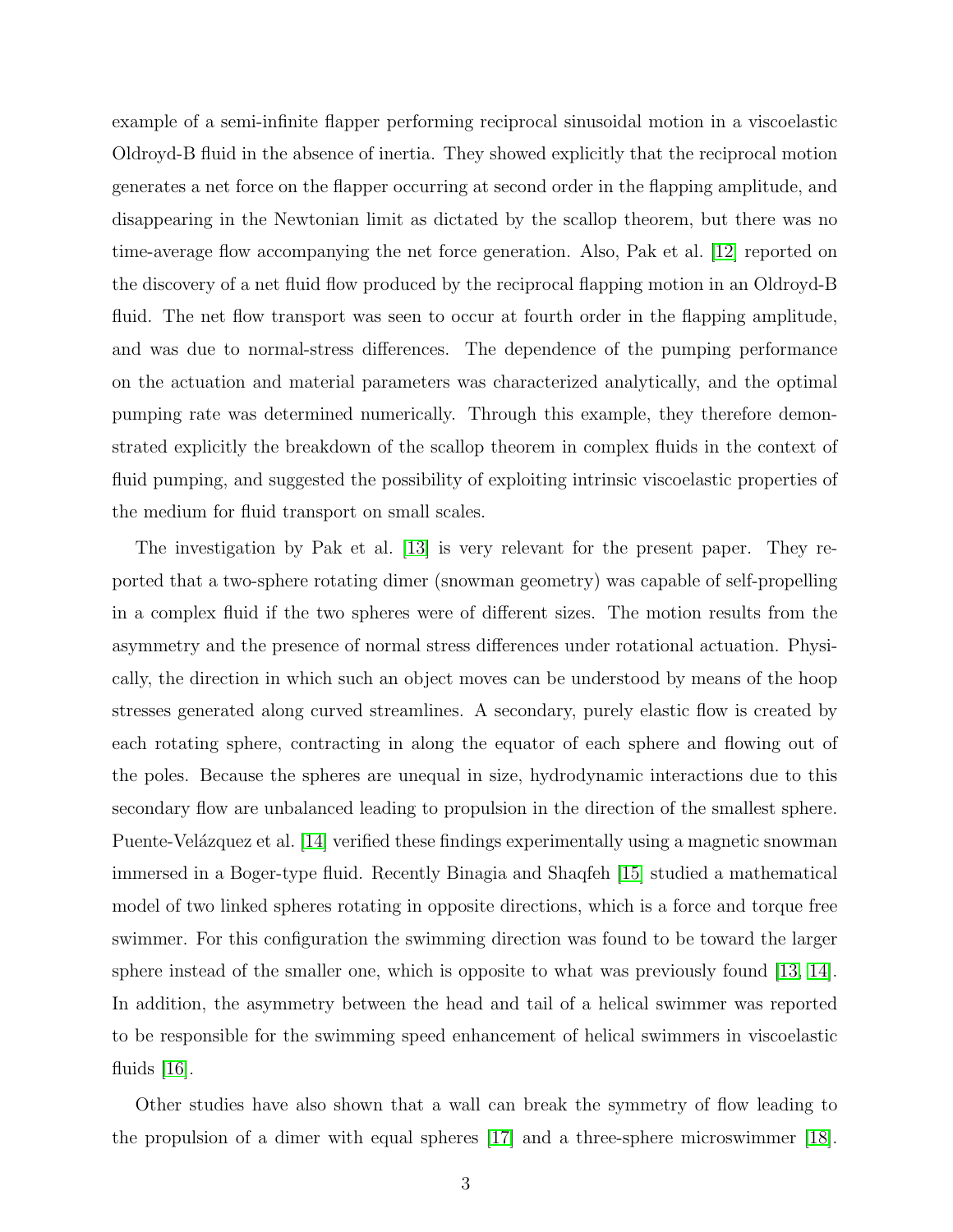Other related investigations include the effect of the hydrodynamic interactions between two neighboring microswimmers near a wall [\[19\]](#page-16-11), given that boundaries have been shown to induce order in collective flows of bacterial suspensions [\[20–](#page-16-12)[22\]](#page-16-13), leading to potential applications in autonomous microfluidic systems [\[23\]](#page-17-0).

In this work we introduce a novel phenomenon that arises from the effect of viscoelasticity via symmetry breaking. We experimentally observed that when a dense sphere is rotated near a wall being immersed in a viscoelastic fluid, it levitates to a fixed distance from the wall. We refer to this phenomena as 'viscoelastic levitation'. The arrangement considered here is shown schematically in Fig. [1a](#page-3-0). Spheres of various sizes and densities were tested in a Boger-type fluid [\[24,](#page-17-1) [25\]](#page-17-2) in experiments. We also develop a theoretical model that captures the dependence of the levitation height on the experimental parameters. A dimensionless group is identified to collapse the levitation results from experiments.

<span id="page-3-0"></span>

FIG. 1: (a) Schematic of a sphere of diameter D rotating above a plane wall at a constant rotational rate  $\Omega$  about the z-axis. When the levitating hydrodynamic force  $\mathbf{F}_{\rm H}$  on the sphere balances its own gravitational force  $\mathbf{F}_G$ , the bottom of the sphere stays at a levitation height  $h = h_L$  above the wall. (b) The experimental setup consists of a spherical particle inserted with permanent magnets placed inside a container of test fluid under a Helmholtz coil pair.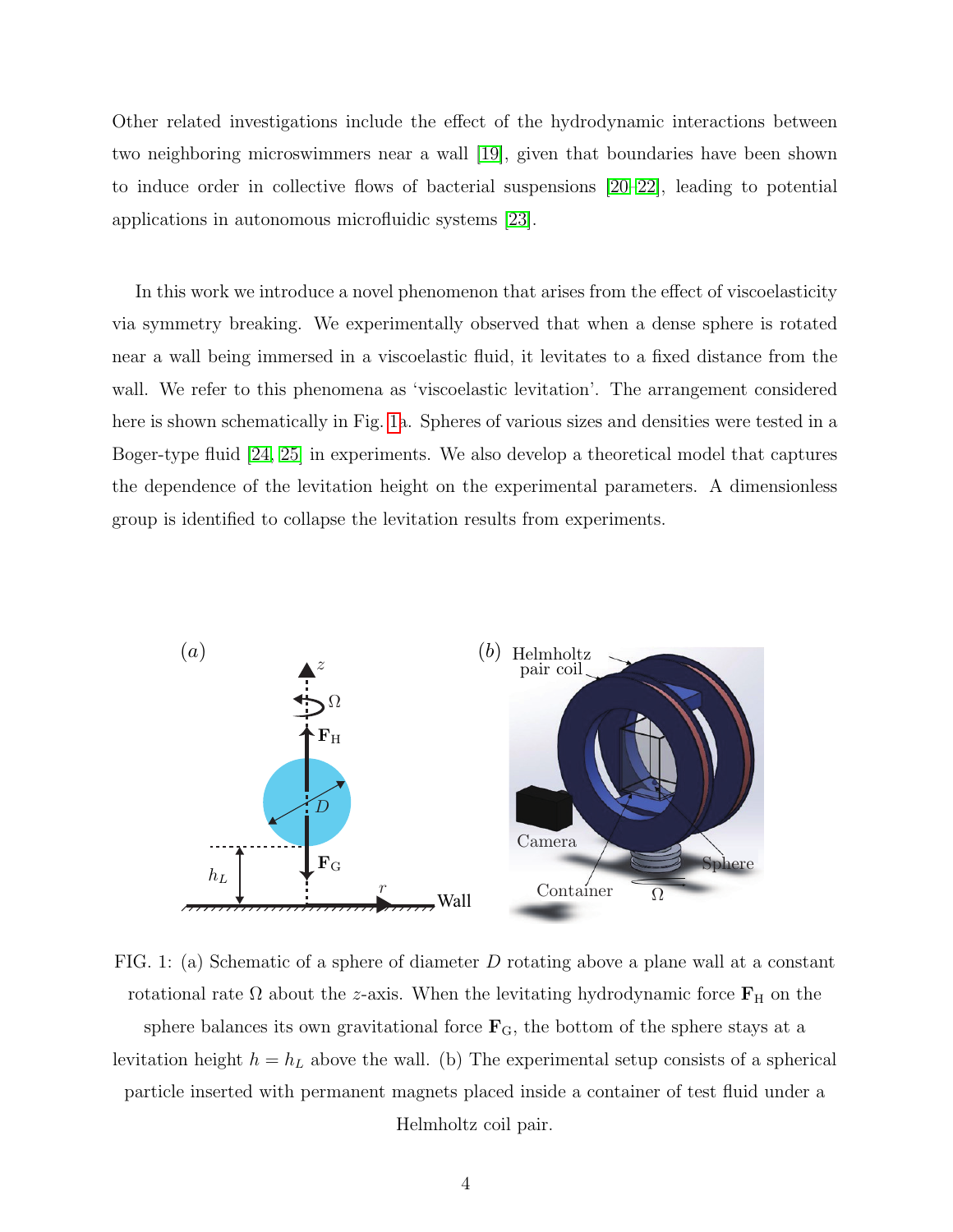<span id="page-4-0"></span>

| D1 $\left(\blacksquare\right)$ | 7.99 | 585  | 2190.37 |
|--------------------------------|------|------|---------|
| $D2(\bullet)$                  | 8.72 | 760  | 2189.10 |
| $D3(\blacklozenge)$            | 8.81 | 819  | 2287.48 |
| D <sub>4</sub> $(\nabla)$      | 9.57 | 1005 | 2189.94 |
| D <sub>5</sub> $(\triangle)$   | 13.0 | 1870 | 1626    |
| D <sub>6</sub> $\odot$         | 16.0 | 3170 | 1478    |

TABLE I: Physical properties of the spheres used in this investigation.

## EXPERIMENTAL SETUP AND TEST FLUIDS

# Experimental setup

All experiments in this paper were conducted using the magnetic setup developed by Godínez et al. [\[26\]](#page-17-3) shown in Fig. [1b](#page-3-0). The device is capable of producing a magnetic field of 6 mT of uniform strength; the field is mechanically rotated. The spheres were placed inside a rectangular tank (160 mm  $\times$  100 mm  $\times$  100 mm) that fits into the region of uniform magnetic field inside the coils of approximately  $100 \times 100 \times 100$  mm<sup>3</sup> in size where the test fluids were contained. The spheres were made out of plastic, inside which several permanent magnets were inserted (Magcraft, models NSN0658). For all the cases, the angular frequency of the rotating coils was below the step-out frequency [\[26\]](#page-17-3); in other words, the sphere rotated at the same rate as the external magnetic field.

Six spheres were tested. Table [I](#page-4-0) shows the properties of all spheres. Two spheres (D2 and D3) had approximately the same diameter but different densities; and three spheres (D1, D<sub>2</sub> and D<sub>4</sub>) had approximately the same density but different diameters. Two spheres (D<sub>5</sub>) and D6) had small densities but larger diameters. The sphere was initially placed at the bottom of the tank at rest and then driven by the external magnetic field to rotate with the rotating velocity vector normal to the horizontal plane wall (Fig. [1\)](#page-3-0). A camera was used to record the motion of the sphere rotating in the fluids and the recorded videos were used in the data analysis to track the vertical position of the sphere.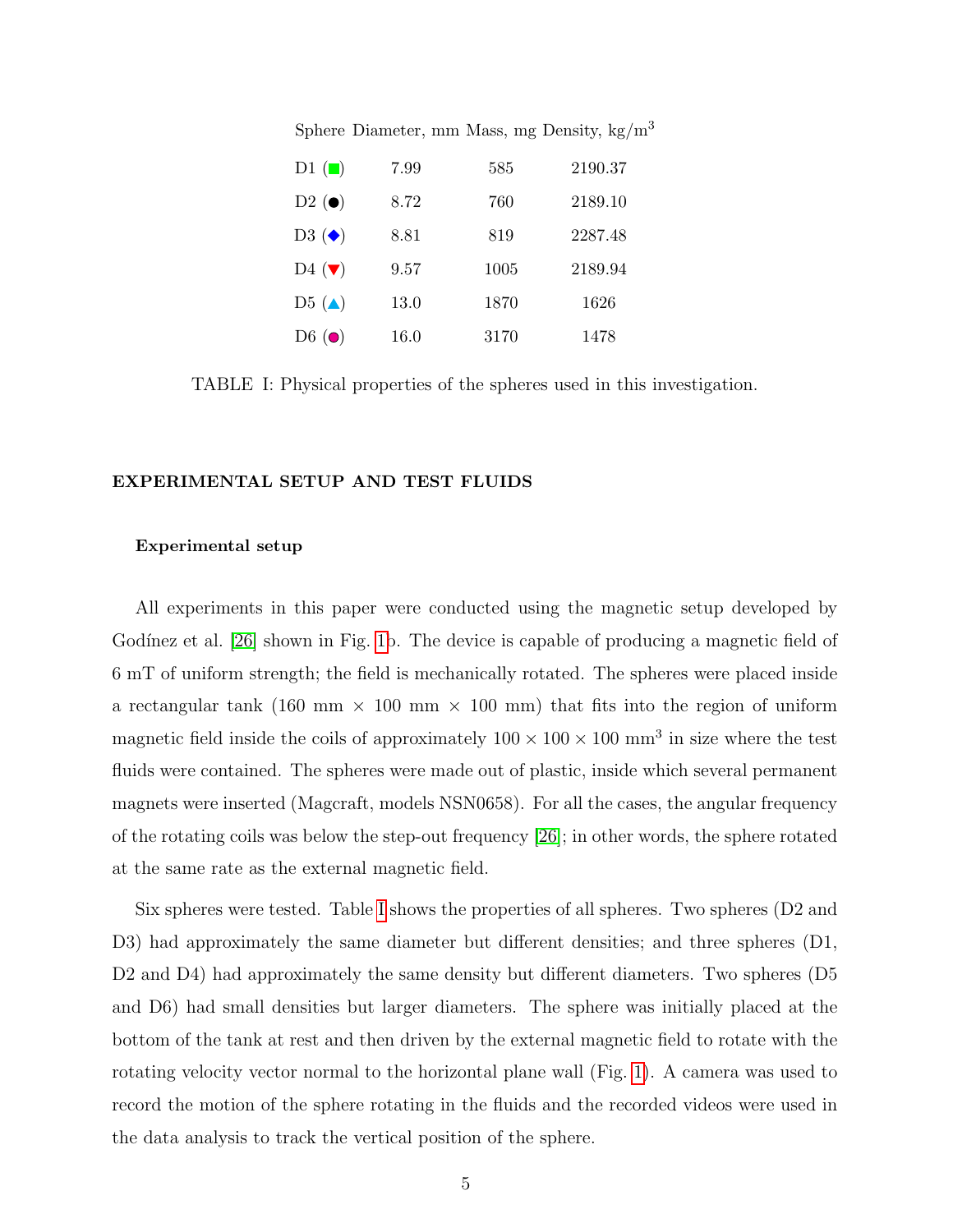<span id="page-5-0"></span>

FIG. 2: Rheology of the BF-II fluid: (a) shear stress vs shear rate for the viscosity measurement; (b) oscillation test for the relaxation time measurement, storage modulus (red circls) and loss modulus (blue circles) vs oscillating frequency  $\Omega$ . The solid lines show the fit to the data using the generalised Maxwell model Eq. [2.](#page-7-0)

# Test fluids

Two types of fluids were fabricated, tested, and used: one is Newtonian reference fluid (NF) and the other is Boger-type fluid (BF) (nearly constant shear viscosity but with viscoelastic properties). Table [II](#page-7-1) summarizes the rheological properties of both fluids. To test the effect of changing the viscoelastic relaxation time, two different Boger fluids were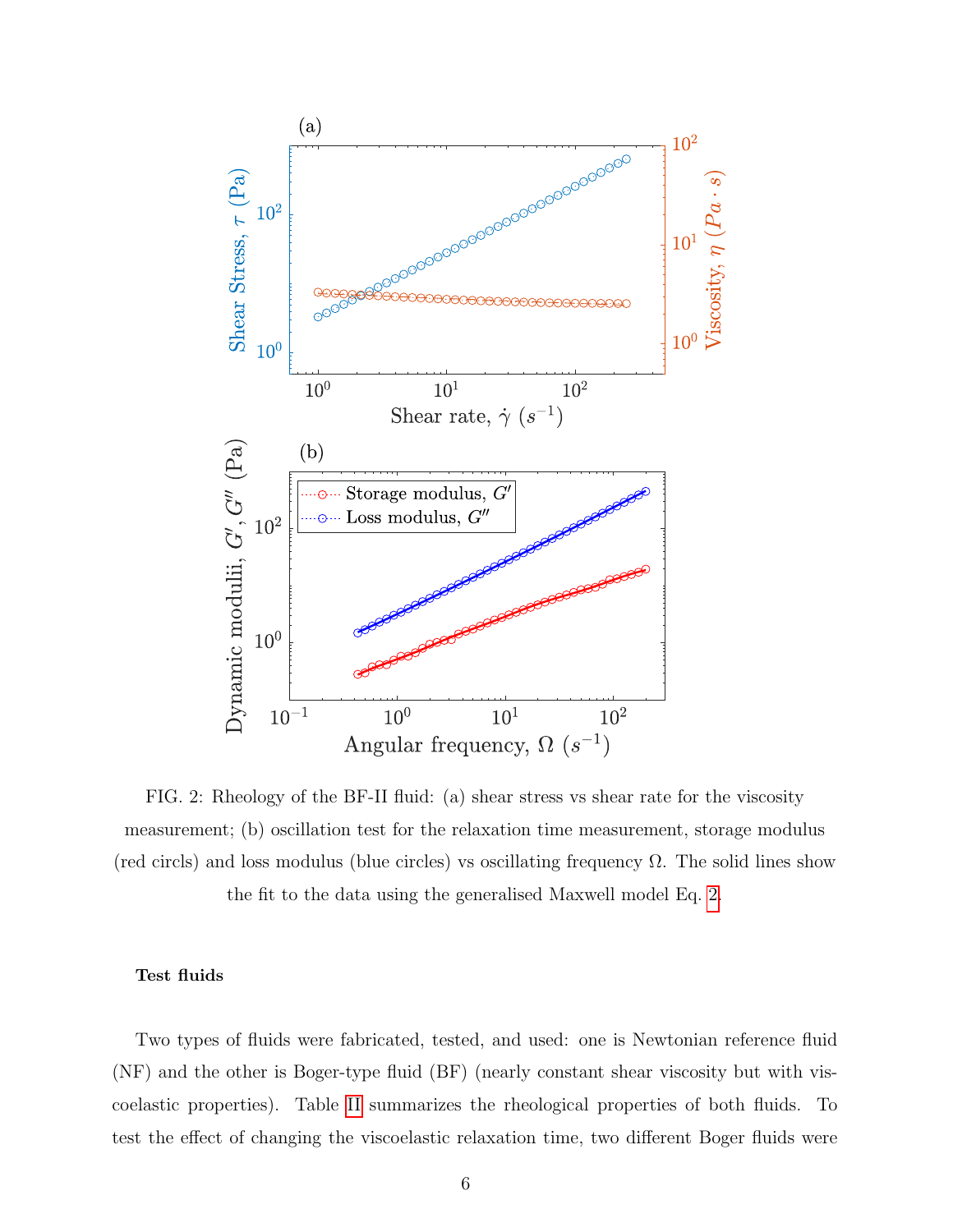prepared (BF-I and BF-II).

The Boger-type fluids were prepared by dissolving polyacrylamide (PAA, molecular weight  $5 \times 10^6$  g/mol) in nonionic water with slow mixing for 24 hours. Afterwards, the polymeric solution was added to a corn syrup solution with slow mixing over four days. The recipes (mass percentage of glucose, water and PAA) are (84.96%, 15%, 0.04%) and (87.95%, 12%, 0.05%), respectively. After the mixing the solution was left untouched for two weeks to remove the residual bubbles in the fluid before testing. The Newtonian fluid was made by mixing nonionic water with glucose and adjusting the percentage of water until the fluid showed a similar viscosity to the Boger fluid. All the fluids were stored and used in closed containers to avoid free surface crystallization. The rheological properties of the fluids were measured using a shear-rate controlled rheometer (Anton Paar, and ARES-G2, TA Instruments) with a cone-plate geometry. Both steady shear and oscillatory tests were conducted. Note that different batches of corn syrup were used to prepare BF-I ad BF-II. In both cases, the fluids had nearly constant viscosity and strong viscoelastic behaviour but their rheological characterization was different.

The details of the rheological characterization of the BF-I fluid can be found in Castillo et al. [\[27\]](#page-17-4), but its salient features are summarized here. The steady shear behaviour of this fluid was found to agree very well with the the Oldroyd-B model [\[28\]](#page-17-5). The measured first normal stress difference,  $N_1$ , agreed very closely to

<span id="page-6-0"></span>
$$
N_1 = 2\eta_0 (1 - \zeta) \lambda \dot{\gamma}^2 \tag{1}
$$

where  $\eta_0 = \eta_p + \eta_s$  is the total viscosity (where  $\eta_p$  and  $\eta_s$  are the polymer and solvent viscosities, respectively),  $\zeta$  is s the ratio of solvent to total viscosities and  $\lambda$  is the relaxation time. For the composition of the BF-I fluid we found that  $\zeta = 0.225$  and  $\eta_0 = 0.844$  Pa s,  $\beta = 0.225$ . By fitting Eqn.[\(1\)](#page-6-0) to the rheological data, we obtain the relaxation time of the Boger fluid,  $\lambda = 0.51$  s.

The steady and oscillatory shear tests of the BF-II fluid are shown in Fig. [2.](#page-5-0) The fluid showed a nearly constant viscosity for the entire range of shear rates. The viscosity and the shear stress of the Boger fluid were fit to a power law model, leading to a power law index  $n = 0.98$ . Therefore, we consider the viscosity of the Boger fluid is effectively constant. The fist normal stress difference (not shown) was not quadratic with shear rate.

To find the relaxation time for the BF-II fluid, we used the oscillatority tests. Since there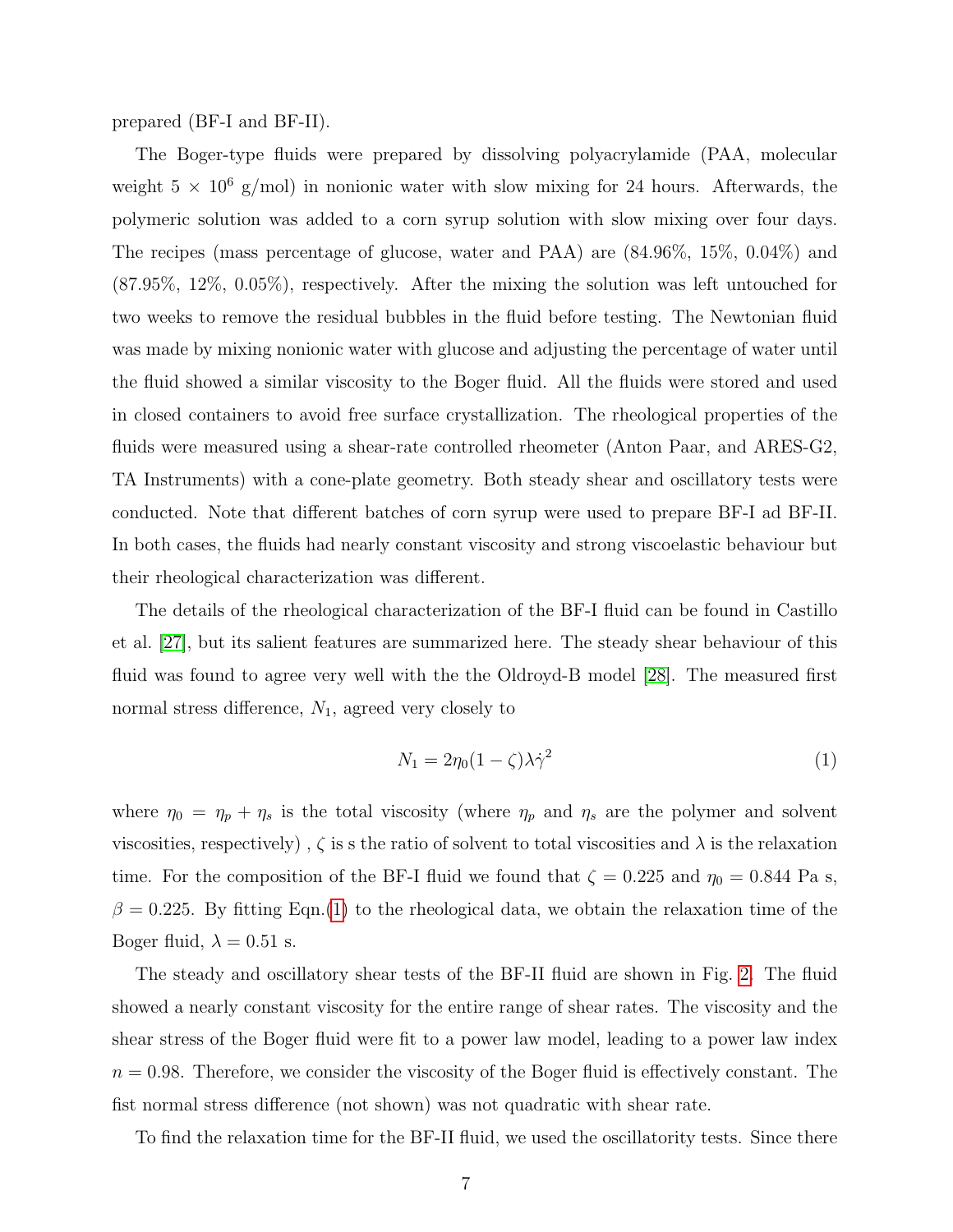<span id="page-7-1"></span>

| Fluid                             |     | $\rho$ , kg/m <sup>3</sup> $\eta_0$ , Pa s Power law index, n $\lambda$ , s |      |
|-----------------------------------|-----|-----------------------------------------------------------------------------|------|
| Newtonian fluid $(NF)$ 1510 0.840 |     | 1.00                                                                        | 0.00 |
| Boger fluid I (BF-I) $1508$ 0.844 |     | 0.96                                                                        | 0.51 |
| Boger fluid II (BF-II) 1347       | 2.9 | 0.98                                                                        | 0.34 |

TABLE II: Physical properties of the fluids used in this investigation.

is no crossover of the storage modulus,  $G'(\omega)$ , and loss modulus,  $G''(\omega)$ , for this fluid, as shown in Fig. [2b](#page-5-0), the generalized Maxwell model was used to fit the experimental values of the  $G'(\omega)$  and  $G''(\omega)$  following Baumgaertel and Winter [\[29\]](#page-17-6), Liu et al. [\[30\]](#page-17-7), and Espinosa-Garcia et al. [\[31\]](#page-17-8). The storage modulus and loss modulus are given by

<span id="page-7-0"></span>
$$
G'(\omega) = \sum_{i=1}^{N} \frac{g_i \lambda_i^2 \omega^2}{1 + \lambda_i^2 \omega^2} \quad \text{and} \quad G''(\omega) = \omega \eta + \sum_{i=1}^{N} \frac{g_i \lambda_i \omega}{1 + \lambda_i^2 \omega^2},
$$
 (2)

where  $\omega$  is the oscillation frequency,  $\eta$  is the viscosity of the Newtonian solvent and  $g_i$  are the corresponding fitting parameters for relaxation time  $\tau_i$ . The corresponding relaxation time is determined by fitting the experimental data using Eq. [2](#page-7-0) with  $N = 4$ .

## RESULTS AND DISCUSSION

#### Experimental results

Figure [3](#page-8-0) shows the experimental results of the levitation height,  $h<sub>L</sub>$ , as a function of rotational speed,  $\Omega$ , for all the spheres tested in the Boger fluids. In the case of Newtonian fluids (data not shown), the levitation distance is zero for all spheres and rotational speeds. This is expected since there is no shear-induced normal stress generated for Newtonian fluids. When experiments were conducted with the spheres immersed in the Boger fluids (BF-I and BF-II), a significant levitation height,  $h<sub>L</sub>$ , was observed, with the errorbars showing the variations of the levitation motion in the equilibrium state (gravity force balanced by levitating force). Videos of associated experiments can be found in the supplemental materials. In general, the levitation height increases with the rotating speed  $\Omega$ , indicating that there is a significant viscoelastic reaction from the fluid as a result of the rotation-induced shear in the gap between the sphere and the wall. Clearly, the levitation is solely a result of the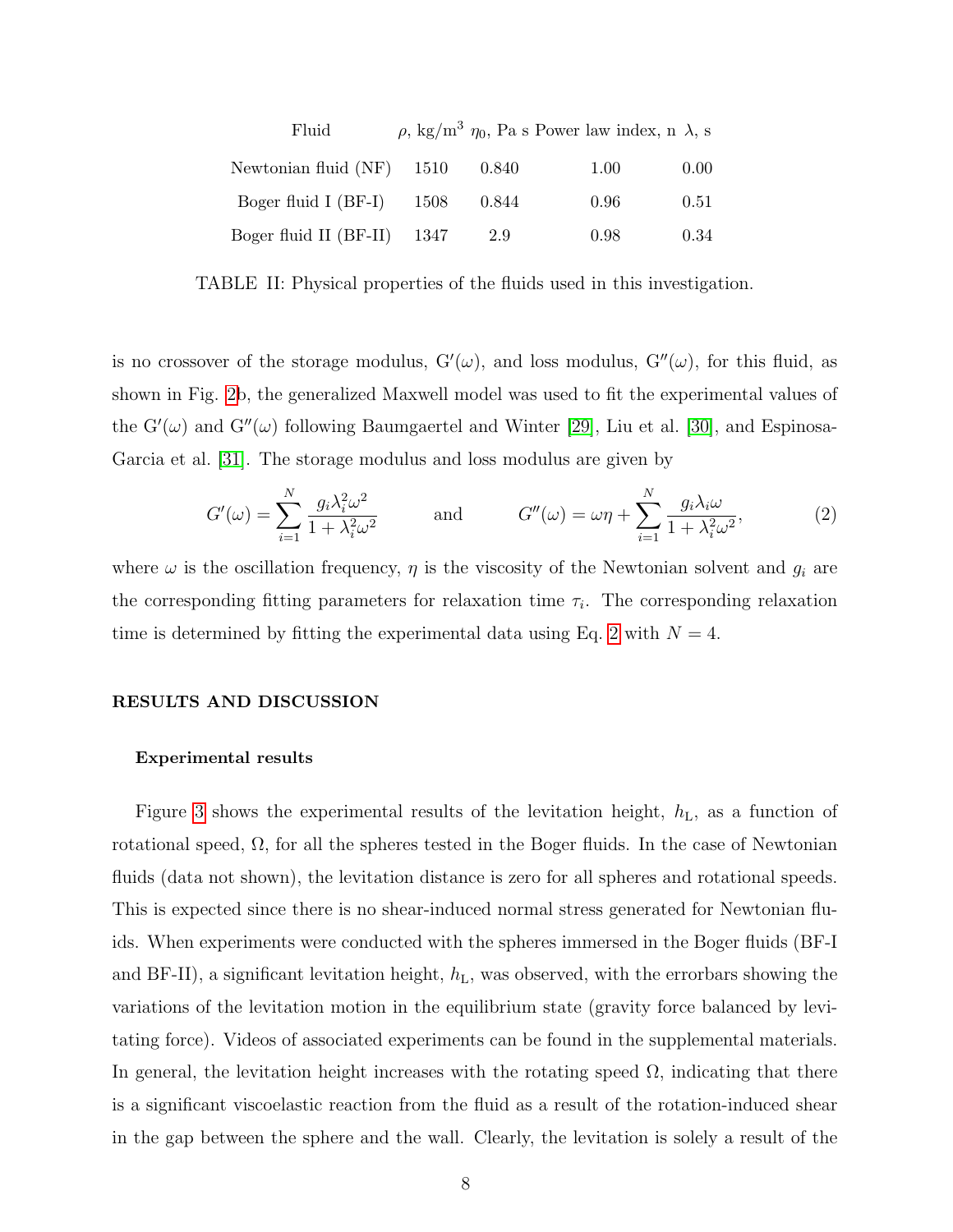<span id="page-8-0"></span>

FIG. 3: Levitation height,  $h_L$  (mm), as a function of the rotational speed,  $\Omega$  (s<sup>-1</sup>) for the Boger fluids (BF-I and BF-II). The symbols for each experiment correspond to those in Table [I.](#page-4-0) The dashed line shows the measurements for the Newtonian case (no levitation observed).

viscoelastic nature of the fluid. The Reynolds number based on the rotating speed ranges from 0.5 to 3, for which inertial effects are small.

In particular, from the data shown in Fig. [3,](#page-8-0) we can see that for spheres of the same diameter (D2, $\bullet$ , and D3, $\bullet$ ), the levitation height is larger for the sphere of a smaller density  $(D2,\bullet)$  at the same rotation rate; for spheres of the same density  $(D1, \blacksquare, \blacksquare, \blacksquare, \blacksquare)$ , the levitation height is larger for the sphere of a larger diameter  $(D4, \nabla)$  considering the same rotational speed. To understand the levitation height dependence on the experimental parameters (density and diameter), we compose a theoretical model that can be compared with the experimental results. The model, however, is valid only for small values of De.

### Theoretical model

We consider a sphere of diameter D rotating at a constant velocity  $\Omega$  near an infinitely large wall (see Fig. [1a](#page-3-0)). The rotational axis is along the wall-normal direction  $(z)$  and the bottom of sphere is above the wall by  $h$ . Hence, the configuration is axisymmetric and can be described by the rz cylindrical coordinates. The density of sphere is assumed to be larger than that of the carrier fluid, hence their density difference  $\Delta \rho > 0$ . We use the the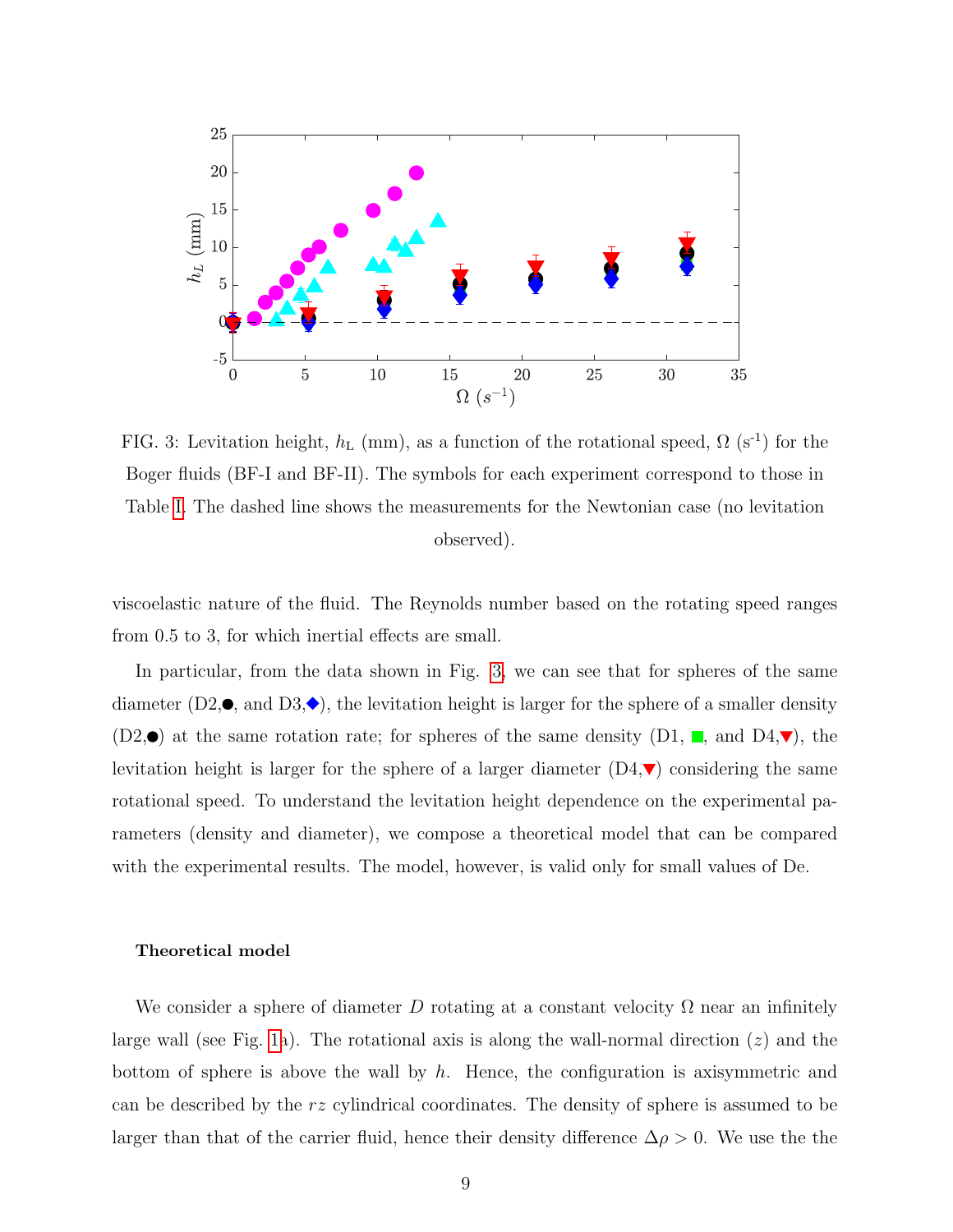Oldroyd-B constitutive model to capture the viscoelasticity of the fluid, which was shown to agree well with the rheological behavior of fluid BF-I. Although the Oldroyd-B model does not predict the second normal stress difference, the magnitude of the second normal stress difference is typically much smaller compared with that of the first normal stress difference, making the Oldroyd-B model a reasonable approximation of a Boger fluid. The governing equations of the fluid are

$$
\nabla \cdot \mathbf{u} = 0,
$$
  

$$
\nabla \cdot \boldsymbol{\sigma} = \mathbf{0},
$$
 (3)

where  $\sigma = -p\mathbf{I} + \eta_s \mathbf{E} + \boldsymbol{\tau}_p$ , p and **u** denote the pressure and velocity respectively,  $\mathbf{E} =$  $\nabla \mathbf{u} + (\nabla \mathbf{u})^T$  denotes the rate of strain tensor. The relative viscosity  $\zeta = \eta_s/\eta_0 < 1$ is defined as the ratio between  $\eta_s$  and the total viscosity  $\eta_0$ . The polymeric stress  $\tau_p$  is governed by the upper-convected Maxwell equation:

$$
\lambda \vec{\boldsymbol{\tau}}_p + \boldsymbol{\tau}_p = \eta_p \mathbf{E},\tag{4}
$$

where the upper-convected derivative  $\overline{\nabla}$ A on a tensor A is defined as  $\triangledown$  $\mathbf{A} = \partial \mathbf{A}/\partial t + \mathbf{u} \cdot \mathbf{\nabla} \mathbf{A}$  –  $(\nabla \mathbf{u})^T \cdot \mathbf{A} - \mathbf{A} \cdot \nabla \mathbf{u}$ . Here  $\lambda$  denotes the relaxation time of the polymeric fluid, and the polymeric viscosity  $\eta_p = (1 - \zeta)\eta_0$ .

Due to axisymmetry, the levitating force due to the viscoelastic stress  $\mathbf{F}_{H}$  is along the z direction, which should balance the gravity-induced force  $\mathbf{F}_G = -\frac{\pi}{6} \Delta \rho g D^3 \mathbf{e}_z$ , where g denotes the gravitational acceleration. For a given polymeric fluid and a given rotational speed, we seek a levitation height  $h_L$  such that  $\mathbf{F}_{H}(\Omega, h = h_L) = -\mathbf{F}_{G}$ , when the rotating sphere suspends above the wall by a finite distance, with  $h_L > 0$ .

### Nondimensionalization

We scale lengths by D, time by  $1/\Omega$ , velocities by  $\Omega D$ , and stresses by  $\eta_0\Omega$ , with the nondimensional variables denoted with tildes. The nondimensional governing equations are therefore given by

<span id="page-9-0"></span>
$$
\tilde{\nabla} \cdot \tilde{\mathbf{u}} = 0,
$$
  

$$
-\tilde{\nabla} \tilde{p} + \zeta \tilde{\nabla}^2 \tilde{\mathbf{u}} + \tilde{\nabla} \cdot \tilde{\boldsymbol{\tau}}_p = \mathbf{0},
$$
  

$$
\text{De} \tilde{\boldsymbol{\tau}}_p + \tilde{\tilde{\boldsymbol{\tau}}}_p = (1 - \zeta) \tilde{\mathbf{E}},
$$
 (5)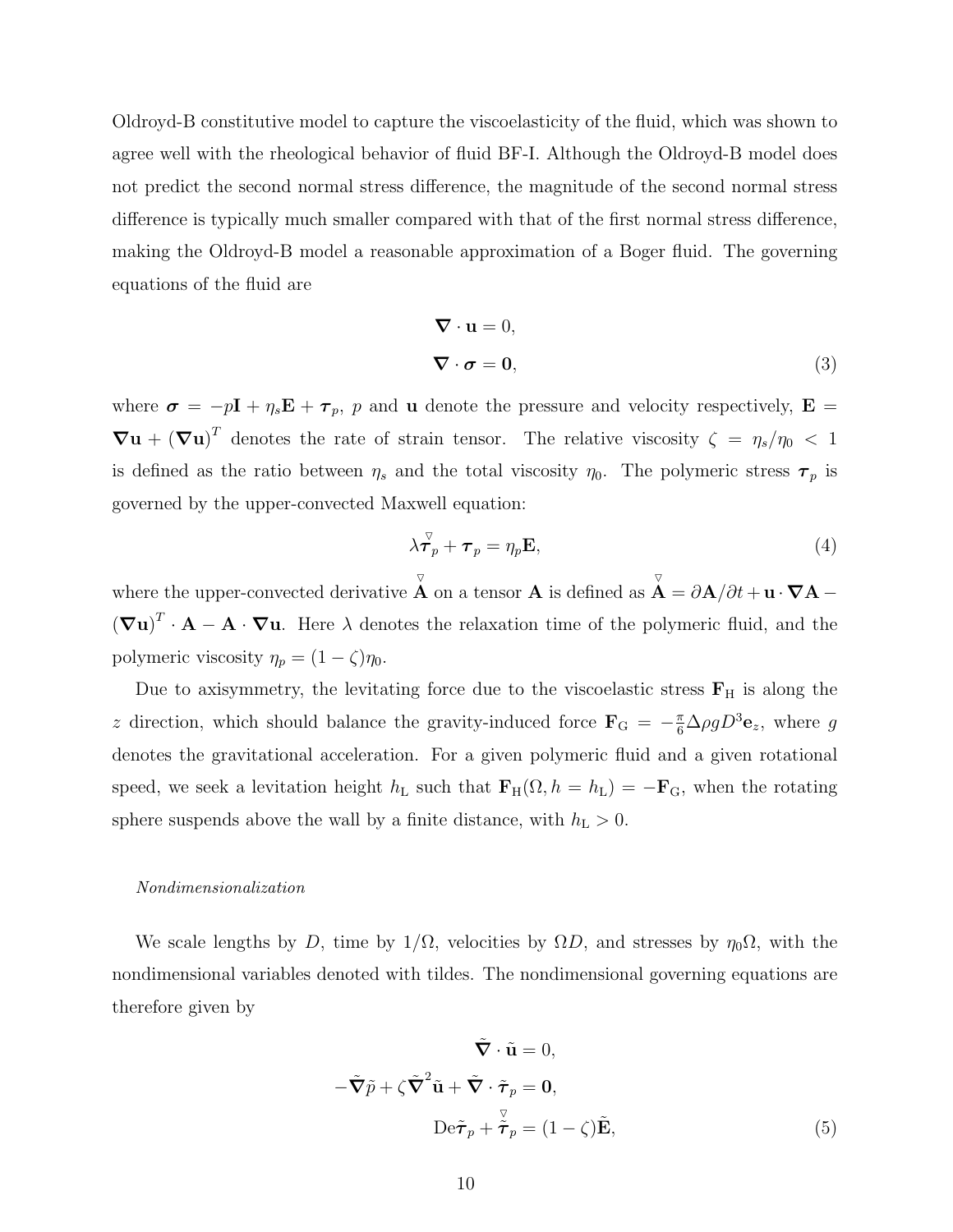where  $De = \lambda \Omega$  is the Deborah number indicating the nondimensional relaxation time of the viscoelastic fluid. We hence seek a nondimensional levitation height  $(\tilde{h} = \tilde{h}_{\rm L})$  such that

$$
\tilde{F}_{\rm H} \left( \mathrm{De}, \tilde{h}_{\rm L} \right) = \mathrm{G},\tag{6}
$$

where

<span id="page-10-0"></span>
$$
G = \frac{\pi g D \Delta \rho}{6 \eta_0 \Omega} \tag{7}
$$

is the dimensionless gravitational force.

### Small Deborah number analysis: a reciprocal theorem approach

We first consider the small-De limit of Eqs. [5](#page-9-0) and adopt the second-order fluid model to describe the first departure from Newtonian behavior. In a retarded motion expansion, the nondimensional shear stress tensor of a second-order fluid reads

$$
\tilde{\boldsymbol{\tau}} = \tilde{\mathbf{E}} - \mathrm{De}_0 \left( \tilde{\tilde{\mathbf{E}}} - \frac{2\Psi_2}{\Psi_1} \tilde{\mathbf{E}} \cdot \tilde{\mathbf{E}} \right), \tag{8}
$$

where  $\Psi_1$  and  $\Psi_2$  are the first and second normal stress coefficients, respectively. Here,  $De_0 = \Psi_1 \Omega / \eta$  defines the Deborah number of the second-order fluid, and it relates to De by  $De_0 = (1 - \zeta)$ De. For comparison with the Oldroyd-B model, where the second normal stress difference is zero, we set  $\Psi_2 = 0$  to recover the Oldroyd-B model in the small-De limit.

We first asymptotically calculate the hydrodynamic force  $\tilde{\mathbf{F}}_{\rm H} = \tilde{F}_{\rm H} \mathbf{e}_z$  on a rotating sphere suspended at a given height,  $\tilde{h}$ . We expand the variables in powers of De<sub>0</sub> as

$$
\{\tilde{\boldsymbol{\sigma}}, \tilde{\mathbf{u}}, \tilde{\mathbf{E}}, \tilde{\mathbf{F}}_{\mathrm{H}}\} = \{\tilde{\boldsymbol{\sigma}}_{0}, \tilde{\mathbf{u}}_{0}, \tilde{\mathbf{E}}_{0}, \tilde{\mathbf{F}}_{0}\} + \mathrm{De}_{0}\{\tilde{\boldsymbol{\sigma}}_{1}, \tilde{\mathbf{u}}_{1}, \tilde{\mathbf{E}}_{1}, \tilde{\mathbf{F}}_{1}\} + O\left(\mathrm{De}_{\mathrm{so}}^{2}\right). \tag{9}
$$

The zeroth-order solution  $\left\{\tilde{\mathbf{u}}_0, \tilde{\boldsymbol{\sigma}}_0 = -\tilde{p}_0\mathbf{I} + \tilde{\mathbf{E}}_0\right\}$  is a known Newtonian (Stokes flow) solution for a rotating sphere above a wall [\[32\]](#page-17-9), where the zeroth-order hydrodynamic force on the sphere  $\tilde{\mathbf{F}}_0 = \mathbf{0}$ . Levitation of a rotating sphere near wall is therefore impossible in a Newtonian fluid.  $\overline{\nabla}$ 

Next we calculate the first-order non-Newtonian correction  $\{\tilde{\mathbf{u}}_1, \tilde{\boldsymbol{\sigma}}_1 = -\tilde{p}_1\mathbf{I} + \tilde{\mathbf{E}}_1 - \tilde{\mathbf{E}}_0\}$ via a reciprocal theorem approach [\[33–](#page-17-10)[35\]](#page-17-11). By considering an auxiliary problem in Stokes flow  $(\tilde{\mathbf{u}}', \tilde{\boldsymbol{\sigma}}')$  where a sphere translates perpendicularly to a wall, which has an exact solution given by Brenner [\[36\]](#page-17-12), the reciprocal theorem leads to

$$
\int_{V} \left( \tilde{\mathbf{V}} \tilde{\mathbf{u}}' : \tilde{\boldsymbol{\sigma}}_{1} - \tilde{\mathbf{V}} \tilde{\mathbf{u}}_{1} : \tilde{\boldsymbol{\sigma}}' \right) V = \int_{V} \tilde{\mathbf{V}} \cdot (\tilde{\mathbf{u}}' \cdot \tilde{\boldsymbol{\sigma}}_{1} - \tilde{\mathbf{u}}_{1} \cdot \tilde{\boldsymbol{\sigma}}') V.
$$
(10)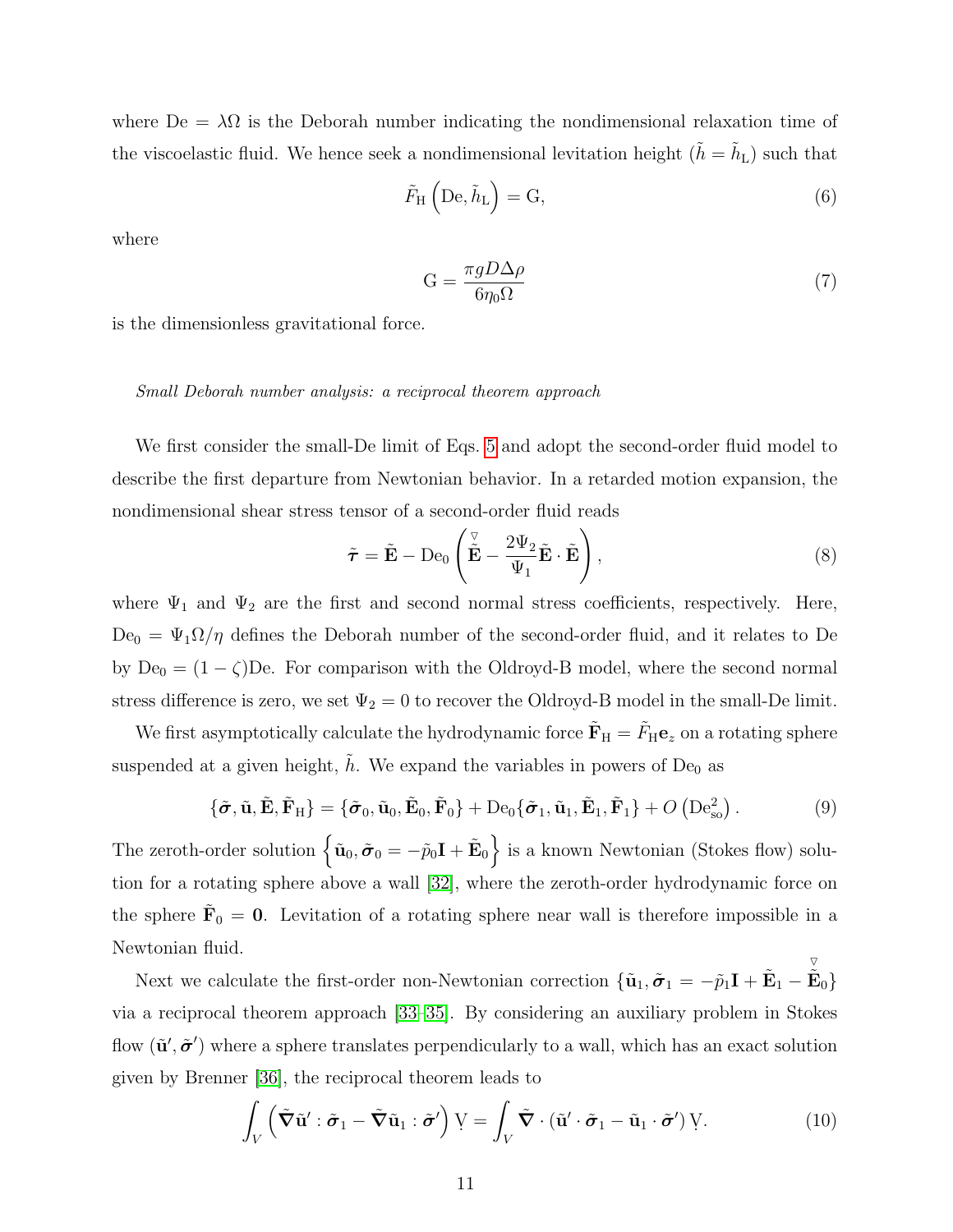<span id="page-11-1"></span>

FIG. 4: Nondimensional hydrodynamic force  $\tilde{F}_{\rm H}$  on a rotating sphere as a function of (a) its nondimensional height h from the wall when  $De = 0.1$ , and (b) Deborah number De at a fixed height  $h = 1$ . In both cases,  $\zeta = 0.225$ . Lines and circles denote the theoretical and numerical results, respectively.

Upon the substitution of the first-order constitutive equation  $\tilde{\sigma}_1 = -\tilde{p}_1 \mathbf{I} + \tilde{\mathbf{E}}_1$  $\triangledown$  $\tilde{\mathbf{E}}_0$  and the use of the divergence theorem, we obtain

$$
\int_{V} \tilde{\tilde{\mathbf{E}}}_{0} : \tilde{\boldsymbol{\nabla}} \tilde{\mathbf{u}}' \mathbf{V} = \int_{S} \mathbf{n} \cdot (\tilde{\mathbf{u}}' \cdot \tilde{\boldsymbol{\sigma}}_{1} - \tilde{\mathbf{u}}_{1} \cdot \tilde{\boldsymbol{\sigma}}') \mathbf{S},
$$
\n(11)

where the surface integral on the stationary wall vanishes due to the no-slip and nopenetration boundary conditions, and  $S$  and  $n$  denote the surface of the sphere and its outward normal, respectively. In Eq. [11,](#page-11-0) the first order velocity on the surface S vanishes because the rotational velocity has been accounted by in the zeroth-order solution and a fixed distance from the wall is considered here. Furthermore, by considering a sphere translating at a unit speed  $\tilde{\mathbf{u}}' = \mathbf{e}_z$  in the auxiliary problem, Eq. [11](#page-11-0) is simplified to

<span id="page-11-3"></span><span id="page-11-2"></span><span id="page-11-0"></span>
$$
\tilde{F}_1 = -\int_V \stackrel{\triangledown}{\tilde{\mathbf{E}}}_0 : \tilde{\boldsymbol{\nabla}} \tilde{\mathbf{u}}' \mathrm{d}V,
$$
\n(12)

where  $\tilde{F}_1 = \mathbf{e}_z \cdot \tilde{\mathbf{F}}_1 = \mathbf{e}_z \cdot \int_S (-\mathbf{n} \cdot \tilde{\boldsymbol{\sigma}}_1) S$  represents the first-order levitating force. In other words, the leading order levitating force therefore reads

$$
\tilde{F}_H = \text{De}_0 \tilde{F}_1 = -\text{De}\left(1 - \zeta\right) \int_V \stackrel{\triangledown}{\tilde{\mathbf{E}}}_0 : \tilde{\boldsymbol{\nabla}} \tilde{\mathbf{u}}' \mathrm{d} V. \tag{13}
$$

The above analysis, valid in the small-De regime, provides the theoretical foundation for the levitation of a rotating sphere in a viscoelastic fluid.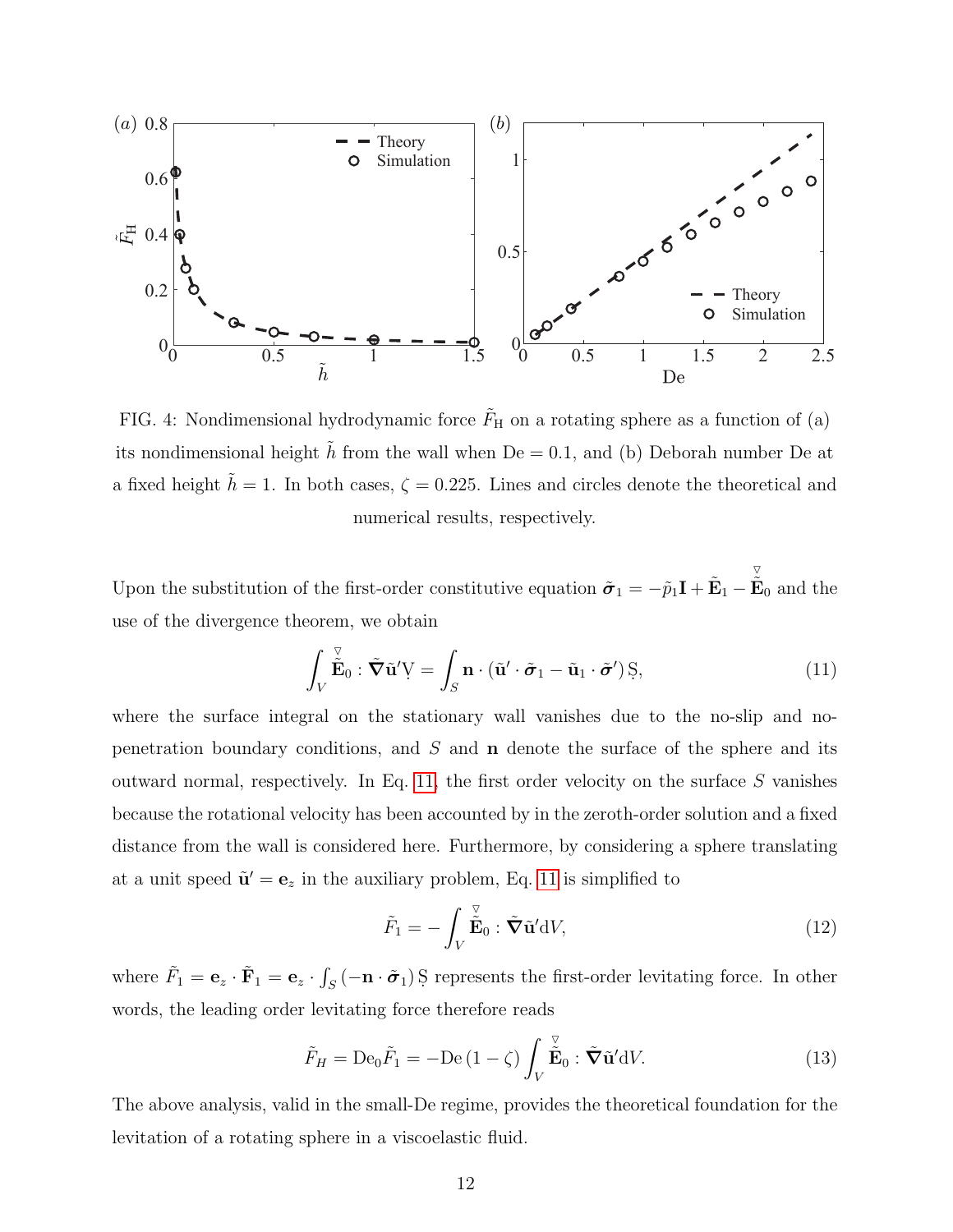For illustration, the levitating force  $\tilde{F}_{\rm H}$  is calculated as a function of distance from the wall  $\tilde{h}$  at fixed De = 0.1 and  $\zeta = 0.225$  (Fig. [4a](#page-11-1), dashed line). The levitating force decays as the rotating sphere is further away from the wall. For verifications,  $\tilde{F}_{H}$  is also computed numerically using a commercial finite-element solver COMSOL based on our legacy implementation [\[13,](#page-16-5) [37](#page-17-13)[–39\]](#page-18-0). The numerical results (represented by circles in Fig. [4a](#page-11-1)) display excellent agreements with the asymptotic solution for  $De = 0.1$ . We remark that both Newtonian solutions [\[32,](#page-17-9) [36\]](#page-17-12) employed in Eq. [13](#page-11-2) are series solutions. Although the solutions are valid for all distance above the wall, as the sphere gets closer to the wall, an increasingly higher number of terms are required in the series for accurate solutions. We therefore limit our consideration of the distance to  $\tilde{h} > 0.01$  in this work.

In Fig. [4b](#page-11-1), we test the effect of higher Deborah number numerically (circles) and compare with asymptotic solution (solid line). At a fixed distance from the wall, the levitating force increases with De. The asymptotic solution displays excellent agreements with the numerical results up to De  $\approx$  1, beyond which the asymptotic solution overestimates the levitating force, which is reasonable considering the small De assumption in the asymptotic analysis. We note that currently we have no access to numerical results at even higher De due to the limitations by the high Weissenberg number problem [\[40,](#page-18-1) [41\]](#page-18-2).

### Determination of the levitation height

From the levitating force on the rotating sphere as a function of its distance from the wall, we can determine the levitation height of the sphere at which the levitating force balances the gravitational force. Substituting the leading-order viscoelastic force in the small Deborah number limit given by Eq. [13,](#page-11-2)  $\tilde{F}_H(\text{De}, \tilde{h}) \sim \text{De}(1 - \zeta)\tilde{F}_1(\tilde{h})$ , into the force balance (Eq. [6\)](#page-10-0), we have

$$
De(1-\zeta)\tilde{F}_1(\tilde{h}=\tilde{h}_L)=G,
$$
\n(14)

which, upon bringing the relevant dimensionless groups together, yields

<span id="page-12-0"></span>
$$
\tilde{F}_1(\tilde{h} = \tilde{h}_L) = \frac{G}{De(1 - \zeta)}.
$$
\n(15)

Therefore, the solution for the nondimensional levitation height,  $\tilde{h}_L$ , in the above force balance should only depend on the dimensionless group,  $De(1 - \zeta)/G$ , in the regime of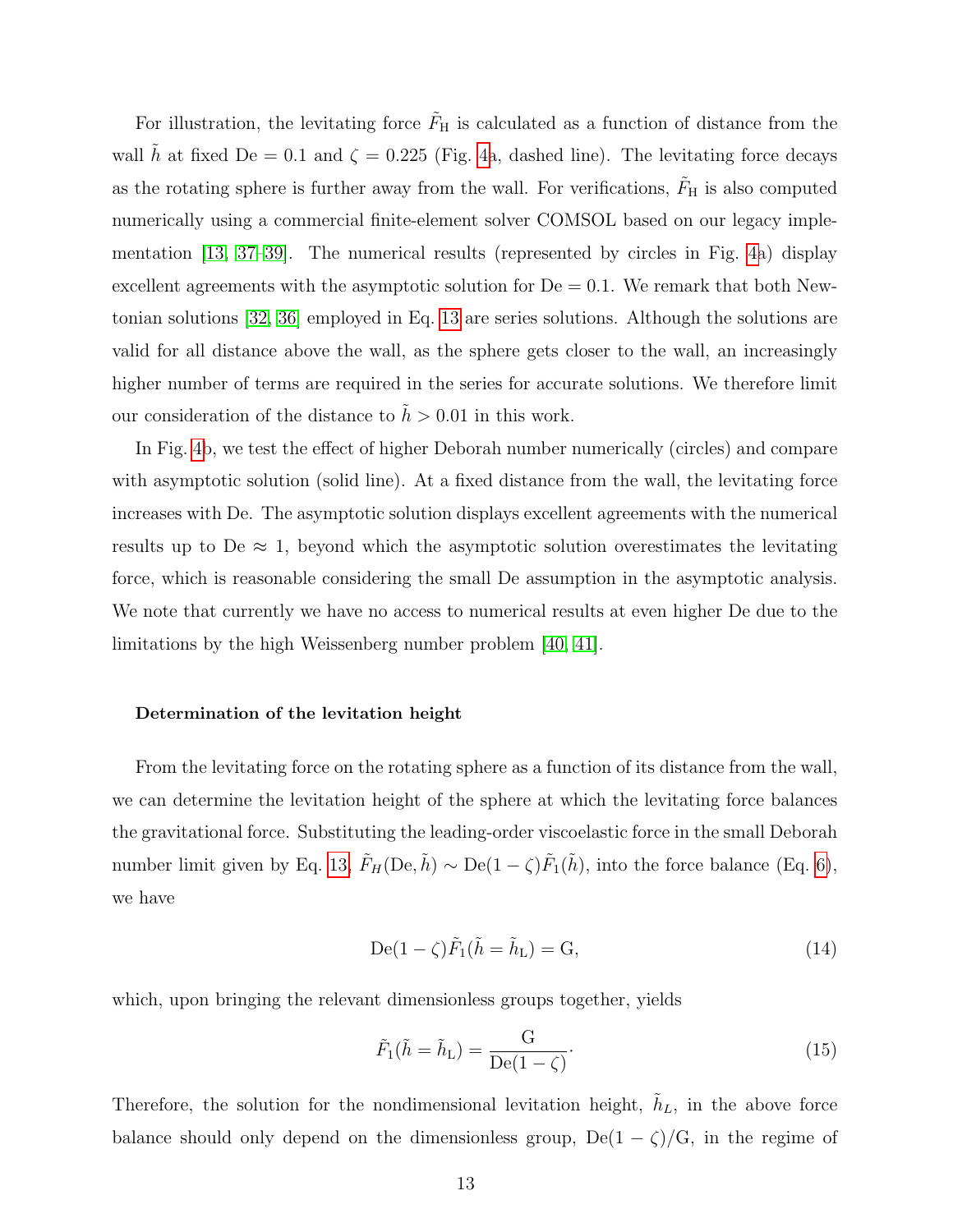small De. For a given value of De(1 –  $\zeta$ )/G, we obtain the solution  $\tilde{h} = \tilde{h}_L$  by evaluating numerically the levitating force using Eq. [12](#page-11-3) such that Eq. [15](#page-12-0) is satisfied. We remark that the De numbers in the experiments are typically large, so the asymptotic theory is not expected to quantitatively capture the experimental measurements. Instead, the asymptotic analysis here serves only to predict the plausibility of viscoelastic levitation and suggest the relevant dimensionless group  $De(1 - \zeta)/G$  for collapsing the data in the asymptotic regime of small  $De(1-\zeta)/G.$ 

Figure [5](#page-14-0) shows the nondimensional levitation height  $(\tilde{h}_{\text{L}} = h_{\text{L}}/D)$  from both asymptotic theory predictions (dashed lines) and experimental measurements (symbols) as a function of the dimensionless group, De( $1 - \zeta$ )/G. It is to be noted that there is a good agreement between the asymptotic and experimental results when  $De(1 - \zeta)/G$  is small. At larger De(1 –  $\zeta$ )/G, the asymptotic theory over estimates the levitation height, which is due to the small De assumption in the asymptotic theory. This over-prediction at large De can also be seen in the force comparison between the asymptotic theory and the numerical simulations in Fig. [4b](#page-11-1). In Fig. [5b](#page-14-0), we show a magnified view of results for small values of  $De(1-\zeta)/G$ . In addition, we superimpose results from numerical simulations for  $De = 1$  $(x)$ , De = 1.5 (+), and De = 2 (\*) for comparison. We can see that the numerical results agree well with the asymptotic theory when  $De(1 - \zeta)/G$  is small; in this regime, the data collapse well, confirming that the levitation height depends only on the dimensionless group of De(1 –  $\zeta$ )/G.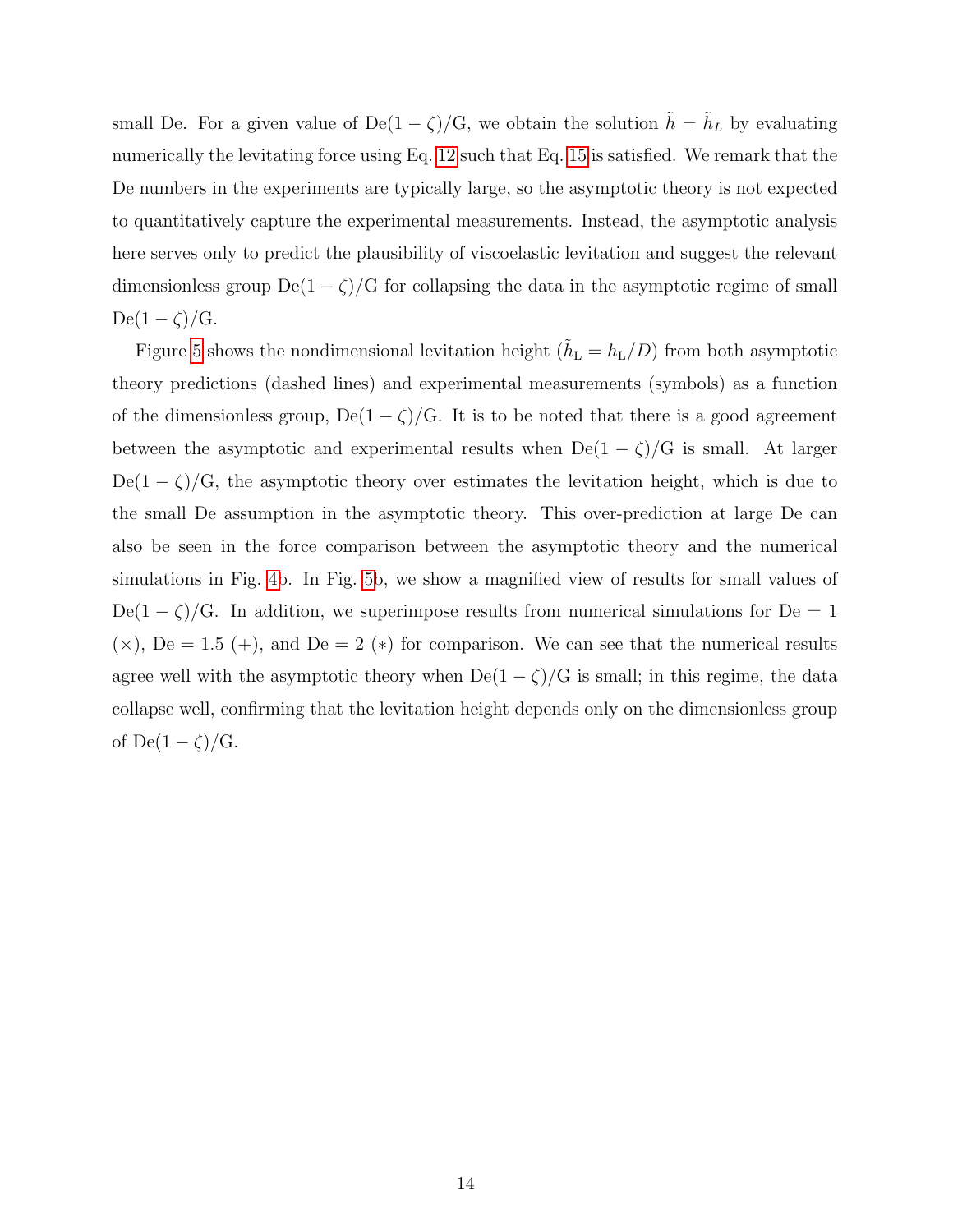<span id="page-14-0"></span>

FIG. 5: (a) Dimensionless levitation height  $\tilde{h}_{\rm L} = h_{\rm L}/D$  of the rotating sphere as a function of the dimensionless group, De(1 –  $\zeta$ )/G. The dashed line represents predictions by the asymptotic theory in the small Deborah number limit, whereas the symbols correspond to experimental data previously presented. (b) A magnified view of results in (a) for small values of De(1 –  $\zeta$ )/G, with the addition of results from numerical simulations for De = 1 ( $\times$ ), De = 1.5 (+), and De = 2 ( $*$ ); in all simulations,  $\zeta = 0.225$ .

# **CONCLUSIONS**

In this study, we conducted experiments and theoretical analysis on spheres of different sizes and densities immersed in two fluids: Newtonian and viscoelastic Boger fluids. With a constant rotating rate, the sphere levitates to a fixed distance from the bottom in the viscoelastic fluid, instead of no levitation in Newtonian fluids. The viscoelastic normal stress between the sphere and the bottom wall is responsible for this 'viscoleastic levitation'. In the small-De asymptotic analysis, based on the balance between the viscoelastic levitating force and the gravitational force on the sphere, a dimensionless group was formulated in terms of the Deborah number De, the relative viscosity  $\zeta$ , and the gravity number G. Using this dimensionless group, experimental measurements of the levitation height display a good collapse onto a single curve. The agreement between experiments and asymptotic results is very good when De is small, consistent with the small De assumption in the asymptotic analysis.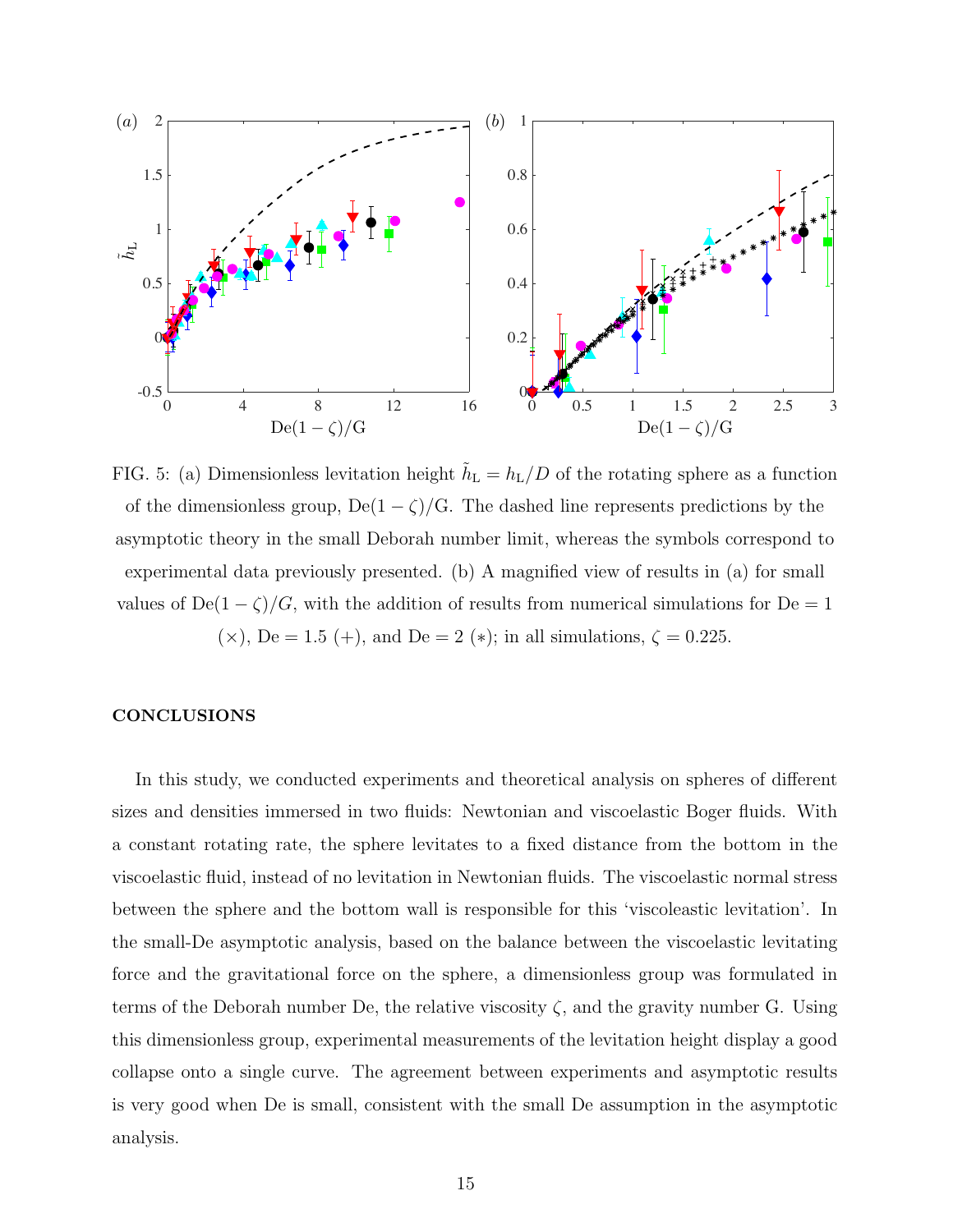It can be argued that this configuration can be used as a rheometer. If the density and size of a sphere that rotates above a wall are known, a measurement of the levitation height can be used to infer the value of the Deborah number, from which the fluid relaxation time could be obtained. This method could be easily implemented considering the experimental device shown here, for small Deborah numbers. Other rotation directions and non-constant rotation speeds could also be considered to obtain other viscoelastic characteristics of the fluid. We plan to pursue these ideas in the future.

A. C. gratefully acknowledges financial support from Consejo Nacional de Ciencia y Tecnología (México) through the scholarship no.  $416397$ . L. Z. thanks the start-up grant provided by the National University of Singapore (R-265-000-696-133) and the A\*STAR AME YIRG grant (A2084c0175). O. S. P. acknowledges support by the National Science Foundation (Grant No. CBET-1931292).

Declaration of Interests. The authors report no conflict of interest.

- <span id="page-15-0"></span>[1] R. G. Larson. The Structure and Rheology of Complex Fluids. Oxford University Press, Oxford, 1999.
- <span id="page-15-1"></span>[2] A. Morozov and S. E. Spagnolie. Introduction to complex fluids. In S. E. Spagnolie, editor, Complex Fluids in Biological Systems. Experiment, Theory, and Computation, chapter 1, pages 3–52. Springer, New York, NY, 2015.
- <span id="page-15-2"></span>[3] G d'Avino, PL Maffettone, F Greco, and MA Hulsen. Viscoelasticity-induced migration of a rigid sphere in confined shear flow. Journal of Non-Newtonian Fluid Mechanics, 165(9-10): 466–474, 2010.
- [4] JS Halow and GB Wills. Experimental observations of sphere migration in couette systems. Industrial & Engineering Chemistry Fundamentals, 9(4):603–607, 1970.
- <span id="page-15-3"></span>[5] BP Ho and LG Leal. Migration of rigid spheres in a two-dimensional unidirectional shear flow of a second-order fluid. Journal of Fluid Mechanics, 76(4):783–799, 1976.
- <span id="page-15-4"></span>[6] D. F. Katz, R. N. Mills, and T. R. Pritchett. The movement of human spermatozoa in cervical mucus. J. Reprod. Fertil., 53:259–265, 1978.
- <span id="page-15-5"></span>[7] P. F. Dunn and B. F. Picologlou. Viscoelastic properties of cumulus oophorus. Biorheol., 13: 379–384, 1976.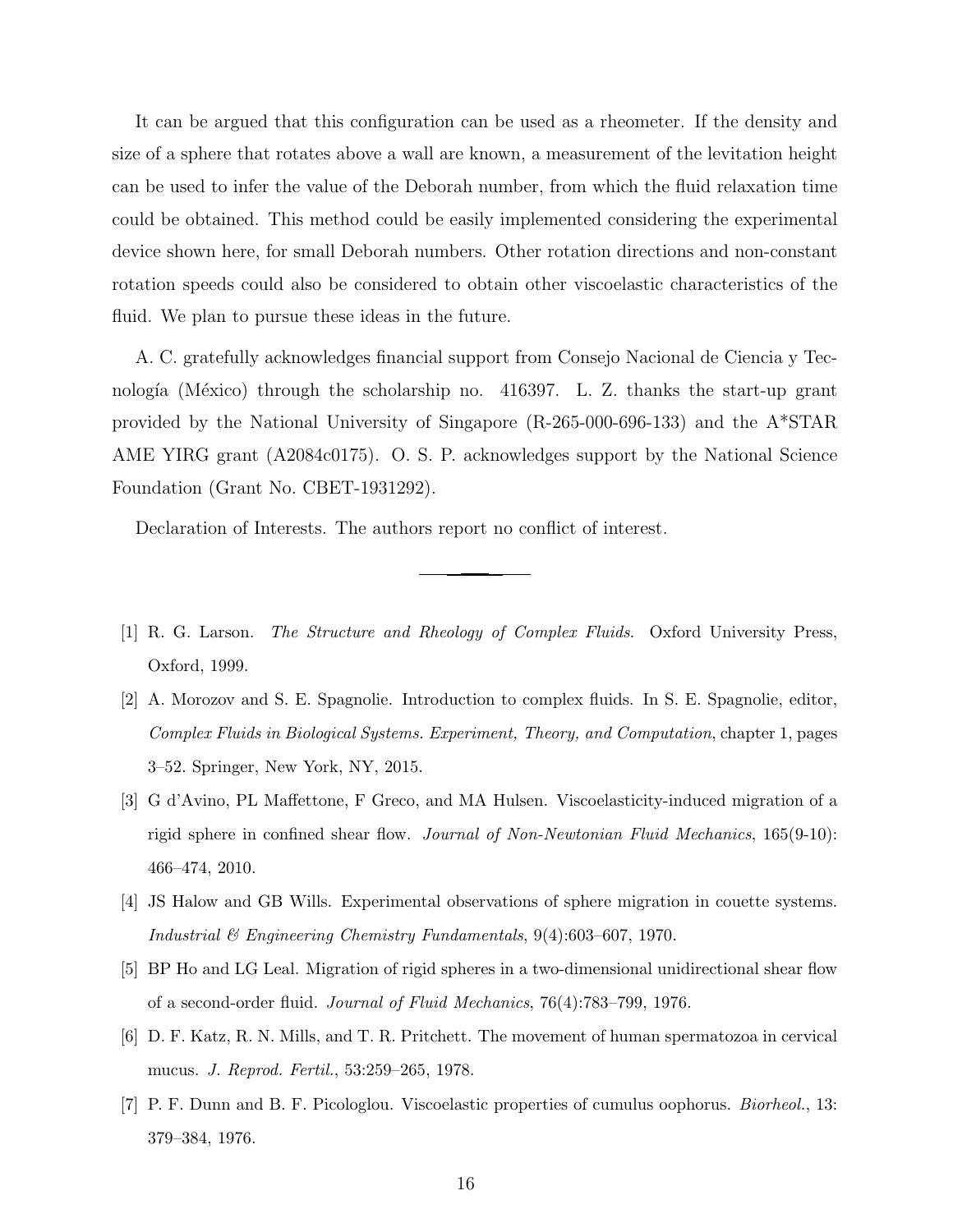- <span id="page-16-0"></span>[8] S. S. Suarez and A. A. Pacey. Sperm transport in the female reproductive tract. Human Reprod. Update, 1:23–37, 2006.
- <span id="page-16-1"></span>[9] E. Lauga and T. R. Powers. The hydrodynamics of swimming microorganisms. Rep. Prog. Phys., 72:096601, 2009.
- <span id="page-16-3"></span><span id="page-16-2"></span>[10] E. M. Purcell. Life at low reynolds number. Am. J. Phys., 45:3–11, 1977.
- [11] T. Normand and E. Lauga. Flapping motion and force generation in a viscoelastic fluid. Phys. Rev E, 78:061907, 2008.
- <span id="page-16-4"></span>[12] O. S. Pak, T. Normand, and E. Lauga. Pumping by flapping in a viscoelastic fluid. Phys. Rev. E, 81:036312, Mar 2010.
- <span id="page-16-5"></span>[13] O. S. Pak, L. Zhu, L. Brandt, and E. Lauga. Micropropulsion and microrheology in complex fluids via symmetry breaking. *Phys. Rev. Fluids*, 24:103102, 2012.
- <span id="page-16-6"></span>[14] J. A. Puente-Velázquez, F. A. Godínez, E. Lauga, and R. Zenit. Viscoelastic propulsion of a rotating dumbbell. Microfluidics and Nanofluidics, 23:108, 2019.
- <span id="page-16-7"></span>[15] J. P. Binagia and E. S. G. Shaqfeh. Self-propulsion of a freely suspended swimmer by a swirling tail in a viscoelastic fluid. Phys. Rev. Fluids, 2021.
- <span id="page-16-8"></span>[16] Veronica Angeles, Francisco A. God´ınez, Jhonny A. Puente-Velazquez, Rodrigo Mendez-Rojano, Eric Lauga, and Roberto Zenit. Front-back asymmetry controls the impact of viscoelasticity on helical swimming. Phys. Rev. Fluids, 6:043102, Apr 2021. [doi:](http://dx.doi.org/10.1103/PhysRevFluids.6.043102) [10.1103/PhysRevFluids.6.043102.](http://dx.doi.org/10.1103/PhysRevFluids.6.043102)
- <span id="page-16-9"></span>[17] N. C. Keim, M. Garcia, and P. E. Arratia. Fluid elasticity can enable propulsion at low reynolds number. Phys. Fluids, 24:081703, 2012.
- <span id="page-16-10"></span>[18] A. Daddi-Moussa-Ider, M. Lisicki, C. Hoell, and H Lowen. Swimming trajectories of a threesphere microswimmer near a wall. J. Chem. Phys., 148:134904, 2018.
- <span id="page-16-11"></span>[19] G.-J. Li and A. M. Ardekani. Hydrodynamic interaction of microswimmers near a wall. Phys. Rev. E, 90:013010, 2014.
- <span id="page-16-12"></span>[20] H. Wioland, F. G. Woodhouse, J. Dunkel, and R. E. Goldstein. Ferromagnetic and antiferromagnetic order in bacterial vortex lattices. Nat. Phys., 12:341—-345, 2016.
- [21] H. Wioland, F. G. Woodhouse, J. Dunkel, J. O. Kessler, and R. E. Goldstein. Confinement stabilizes a bacterial suspension into a spiral vortex. Phys. Rev. Lett., 110:268102, 2013.
- <span id="page-16-13"></span>[22] F. G. Woodhouse and R. E. Goldstein. Spontaneous circulation of confined active suspensions. Phys. Rev. Lett., 109:168105, 2012.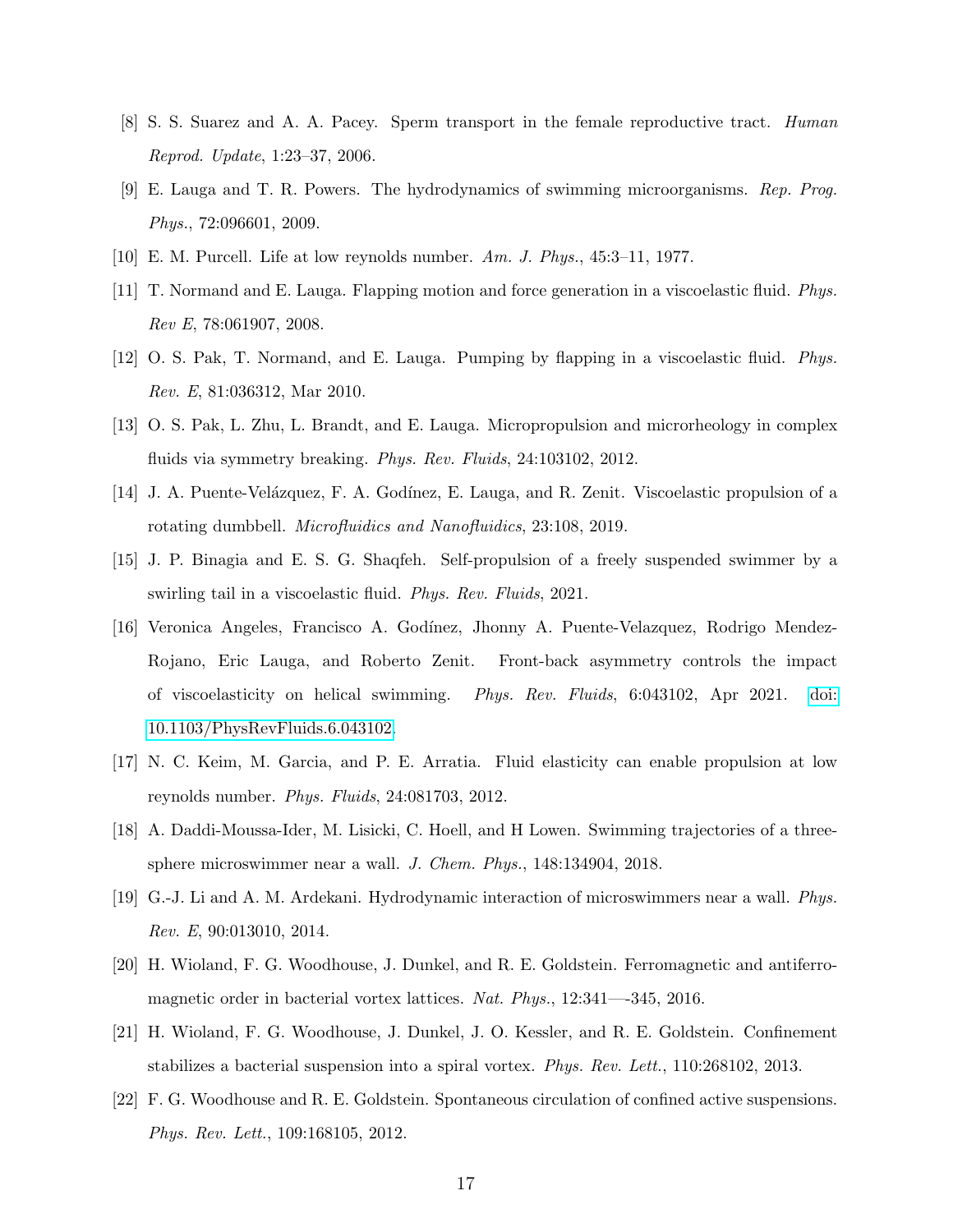- <span id="page-17-0"></span>[23] F. G. Woodhouse and J. Dunkel. Active matter logic for autonomous microfluidics. Nat. Commun., 8:15169, 2017.
- <span id="page-17-1"></span>[24] D. V. Boger. A highly elastic constant-viscosity fluid. J. Non-Newton. Fluid Mech., 3:87–91, 1977.
- <span id="page-17-3"></span><span id="page-17-2"></span>[25] D. James. Boger fluids. Ann. Rev. Fluid Mech., 41:129–142, 2009.
- [26] F.A. Godínez, O. Chávez, and R. Zenit. Note: Design of a novel rotating magnetic field device. Rev. Sci. Instrum., 83:066109, 2012.
- <span id="page-17-4"></span>[27] Alfonso Castillo, William L. Murch, Jonas Einarsson, Baltasar Mena, Eric S. G. Shaqfeh, and Roberto Zenit. Drag coefficient for a sedimenting and rotating sphere in a viscoelastic fluid. Phys. Rev. Fluids, 4:063302, Jun 2019. [doi:10.1103/PhysRevFluids.4.063302.](http://dx.doi.org/10.1103/PhysRevFluids.4.063302) URL <https://link.aps.org/doi/10.1103/PhysRevFluids.4.063302>.
- <span id="page-17-5"></span>[28] J. G. Oldroyd. On the formulation of rheological equations of state. Proc. Roy. Soc., 200: 523–541, 1950.
- <span id="page-17-6"></span>[29] M. Baumgaertel and H. H. Winter. Determination of discrete relaxation and retardation time spectra from dynamic mechanical data. Rheol. Acta, 28:511–519, 1989.
- <span id="page-17-7"></span>[30] Bin Liu, Thomas R Powers, and Kenneth S Breuer. Force-free swimming of a model helical flagellum in viscoelastic fluids. Proceedings of the National Academy of Sciences, 108(49): 19516–19520, 2011.
- <span id="page-17-8"></span>[31] Julian Espinosa-Garcia, Eric Lauga, and Roberto Zenit. Fluid elasticity increases the locomotion of flexible swimmers. *Physics of Fluids*, 25(3):031701, 2013.
- <span id="page-17-9"></span>[32] G. B. Jeffery. On the steady rotation of a solid of revolution in a viscous fluid. Proceedings of the London Mathematical Society, 2(1):327–338, 1915.
- <span id="page-17-10"></span>[33] Gwynn J. Elfring. Force moments of an active particle in a complex fluid. J. Fluid Mech., 829:R3, 2017.
- [34] Eric Lauga. Locomotion in complex fluids: Integral theorems. Phys. Fluids, 26(8):081902, 2014.
- <span id="page-17-11"></span>[35] Hassan Masoud and Howard A. Stone. The reciprocal theorem in fluid dynamics and transport phenomena. J. Fluid Mech., 879:P1, 2019. [doi:10.1017/jfm.2019.553.](http://dx.doi.org/10.1017/jfm.2019.553)
- <span id="page-17-12"></span>[36] Howard Brenner. The slow motion of a sphere through a viscous fluid towards a plane surface. *Chem. Eng. Sci.*,  $16(3-4):242 - 251$ , 1961.
- <span id="page-17-13"></span>[37] C. Datt, L. Zhu, G. J. Elfring, and O. S. Pak. Squirming through shear-thinning fluids. J.